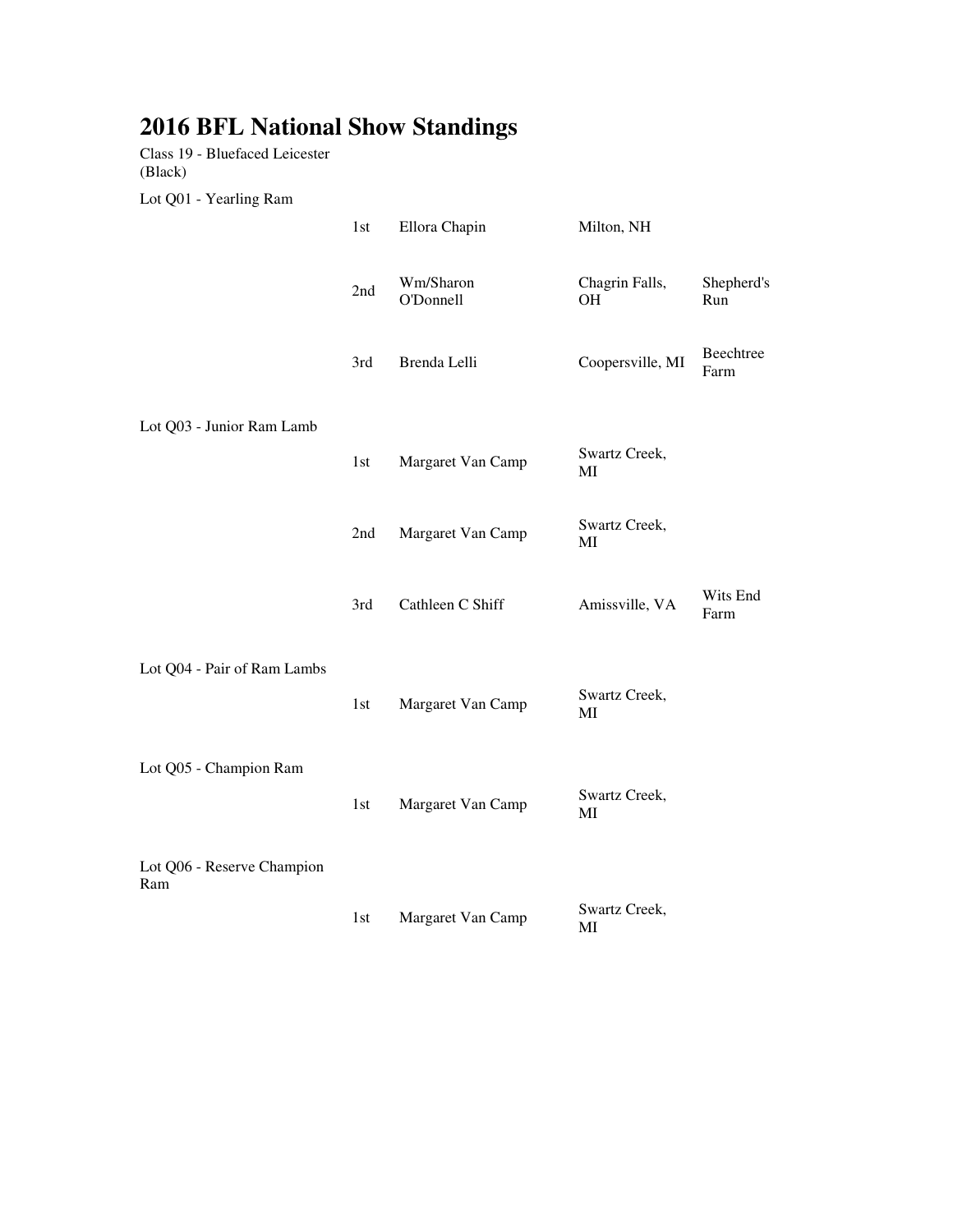|                                 | 1st | Margaret Van Camp | Swartz Creek,<br>$\rm MI$ |                   |
|---------------------------------|-----|-------------------|---------------------------|-------------------|
|                                 | 2nd | Ellora Chapin     | Milton, NH                |                   |
|                                 | 3rd | Brenda Lelli      | Coopersville, MI          | Beechtree<br>Farm |
|                                 | 4th | Brenda Lelli      | Coopersville, MI          | Beechtree<br>Farm |
| Lot Q08 - Pair of Yearling Ewes |     |                   |                           |                   |
|                                 | 1st | Brenda Lelli      | Coopersville, MI          | Beechtree<br>Farm |
| Lot Q10 - Junior Ewe Lamb       |     |                   |                           |                   |
|                                 | 1st | Margaret Van Camp | Swartz Creek,<br>MI       |                   |
|                                 | 2nd | Ellora Chapin     | Milton, NH                |                   |
|                                 | 3rd | Margaret Van Camp | Swartz Creek,<br>MI       |                   |
|                                 |     |                   |                           |                   |
| Lot Q11 - Pair of Ewe Lambs     | 1st | Margaret Van Camp | Swartz Creek,<br>MI       |                   |
| Lot Q12 - Champion Ewe          |     |                   |                           |                   |
|                                 | 1st | Margaret Van Camp | Swartz Creek,<br>MI       |                   |
| Lot Q13 - Reserve Champion      |     |                   |                           |                   |
| Ewe                             | 1st | Margaret Van Camp | Swartz Creek,<br>MI       |                   |
|                                 |     |                   |                           |                   |
| Lot Q15 - Best Fleece           | 1st | Margaret Van Camp | Swartz Creek, MI          |                   |

Lot Q07 - Yearling Ewe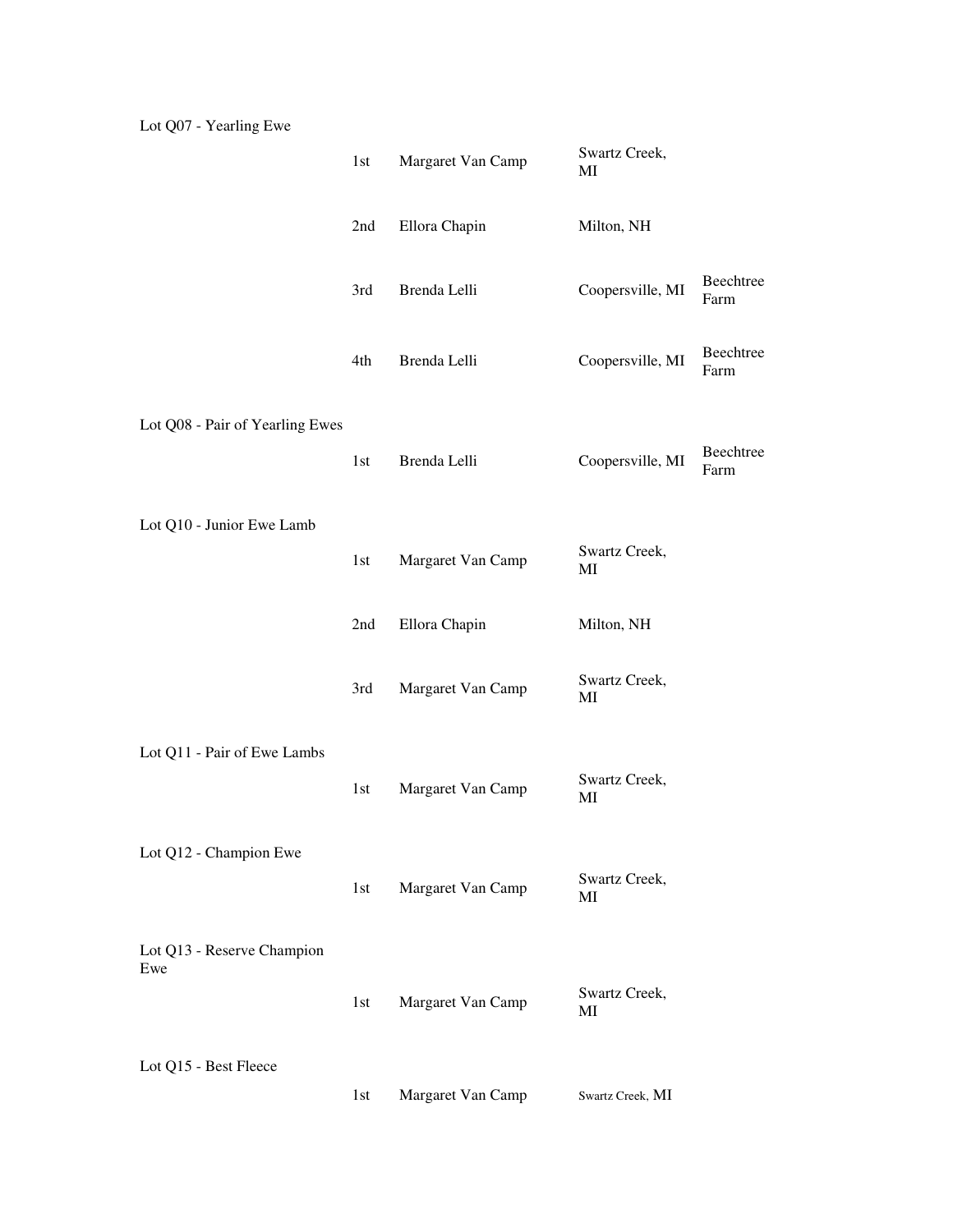## Class 10 - Bluefaced Leicester (White) Lot Q01 - Yearling Ram

|                             | 1st   | Brenda Lelli           | Coopersville, MI            | Beechtree<br>Farm |
|-----------------------------|-------|------------------------|-----------------------------|-------------------|
|                             | 2nd   | Brenda Lelli           | Coopersville, MI            | Beechtree<br>Farm |
|                             | 3rd   | Cathleen C Shiff       | Amissville, VA              | Wits End<br>Farm  |
|                             |       |                        |                             |                   |
| Lot Q03 - Junior Ram Lamb   | 1st   | Margaret Van Camp      | Swartz Creek,<br>MI         |                   |
|                             | 2nd   | Margaret Van Camp      | Swartz Creek,<br>MI         |                   |
| Lot Q04 - Pair of Ram Lambs |       |                        |                             |                   |
|                             | 1st   | Margaret Van Camp      | Swartz Creek,<br>MI         |                   |
| Lot Q05 - Champion Ram      |       |                        |                             |                   |
|                             | 1st   | Brenda Lelli           | Coopersville, MI            | Beechtree<br>Farm |
| Lot Q06 - Reserve Champion  |       |                        |                             |                   |
| Ram                         | 1st   | Brenda Lelli           | Coopersville, MI            | Beechtree<br>Farm |
| Lot Q07 - Yearling Ewe      |       |                        |                             |                   |
|                             | $1st$ | Ellora Chapin          | Milton, NH                  |                   |
|                             | 2nd   | Ellora Chapin          | Milton, NH                  |                   |
|                             | 3rd   | Wm/Sharon<br>O'Donnell | Chagrin Falls,<br><b>OH</b> | Shepherd's<br>Run |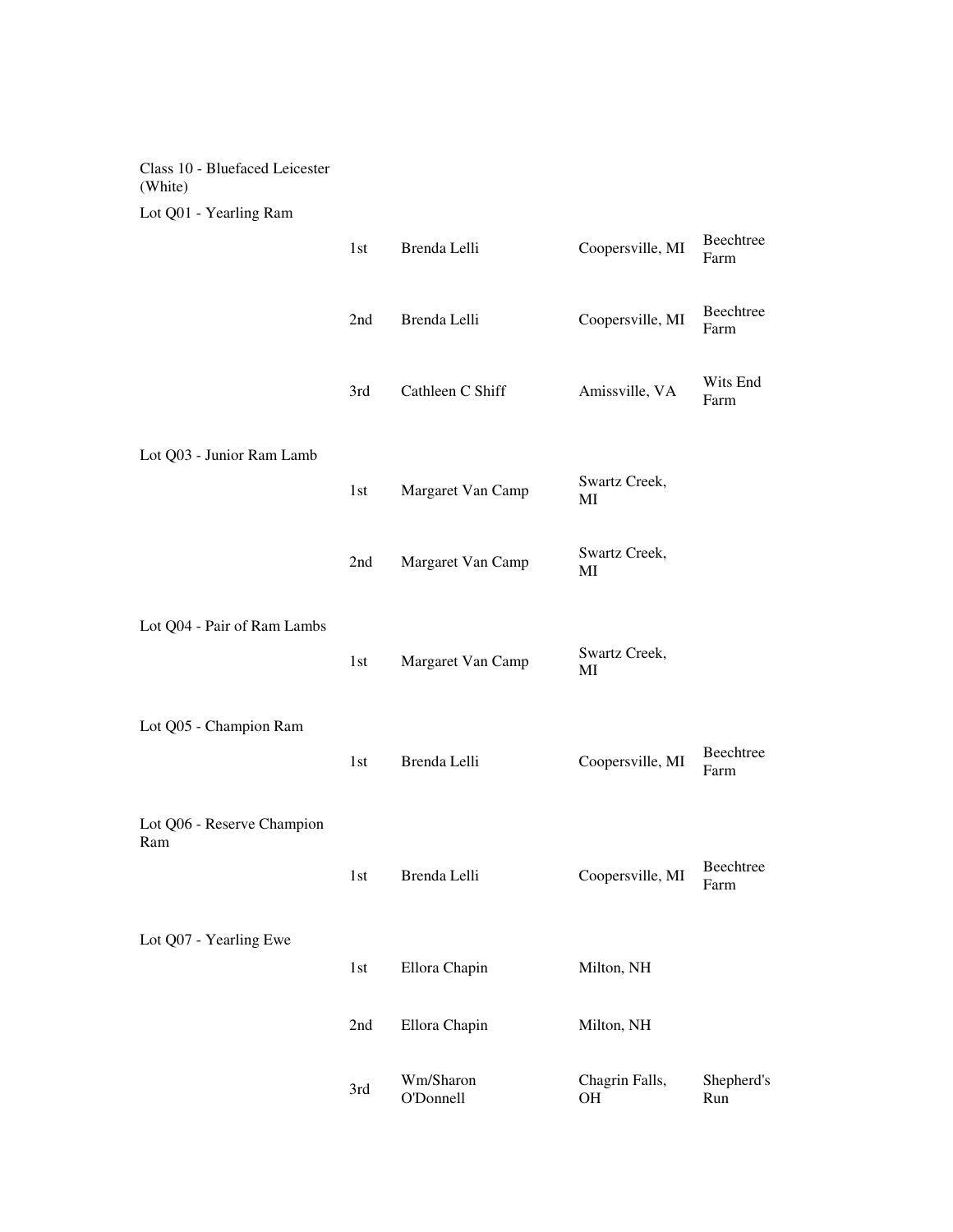| 4th  | Cathleen C Shiff              | Amissville, VA              | Wits End<br>Farm  |
|------|-------------------------------|-----------------------------|-------------------|
| 5th  | Brenda Lelli                  | Coopersville, MI            | Beechtree<br>Farm |
| 6th  | Wm/Sharon<br>O'Donnell        | Chagrin Falls,<br><b>OH</b> | Shepherd's<br>Run |
| 7th  | Brenda Lelli                  | Coopersville, MI            | Beechtree<br>Farm |
| 8th  | Margaret Van Camp             | Swartz Creek,<br>MI         |                   |
| 9th  | Margaret Van Camp             | Swartz Creek,<br>MI         |                   |
| 10th | Kyle K Mccleary               | Stewartstown,<br>PA         |                   |
| 11th | Kyle K Mccleary               | Stewartstown,<br><b>PA</b>  |                   |
|      |                               |                             |                   |
| 1st  | Ellora Chapin                 | Milton, NH                  |                   |
| 2nd  | Wm/Sharon<br><b>O'Donnell</b> | Chagrin Falls,<br>OH        | Shepherd's<br>Run |
| 3rd  | Brenda Lelli                  | Coopersville, MI            | Beechtree<br>Farm |
| 4th  | Margaret Van Camp             | Swartz Creek,<br>MI         |                   |
| 5th  | Kyle K Mccleary               | Stewartstown,<br>PA         |                   |

Lot Q08 - Pair of Yearling

Ewes